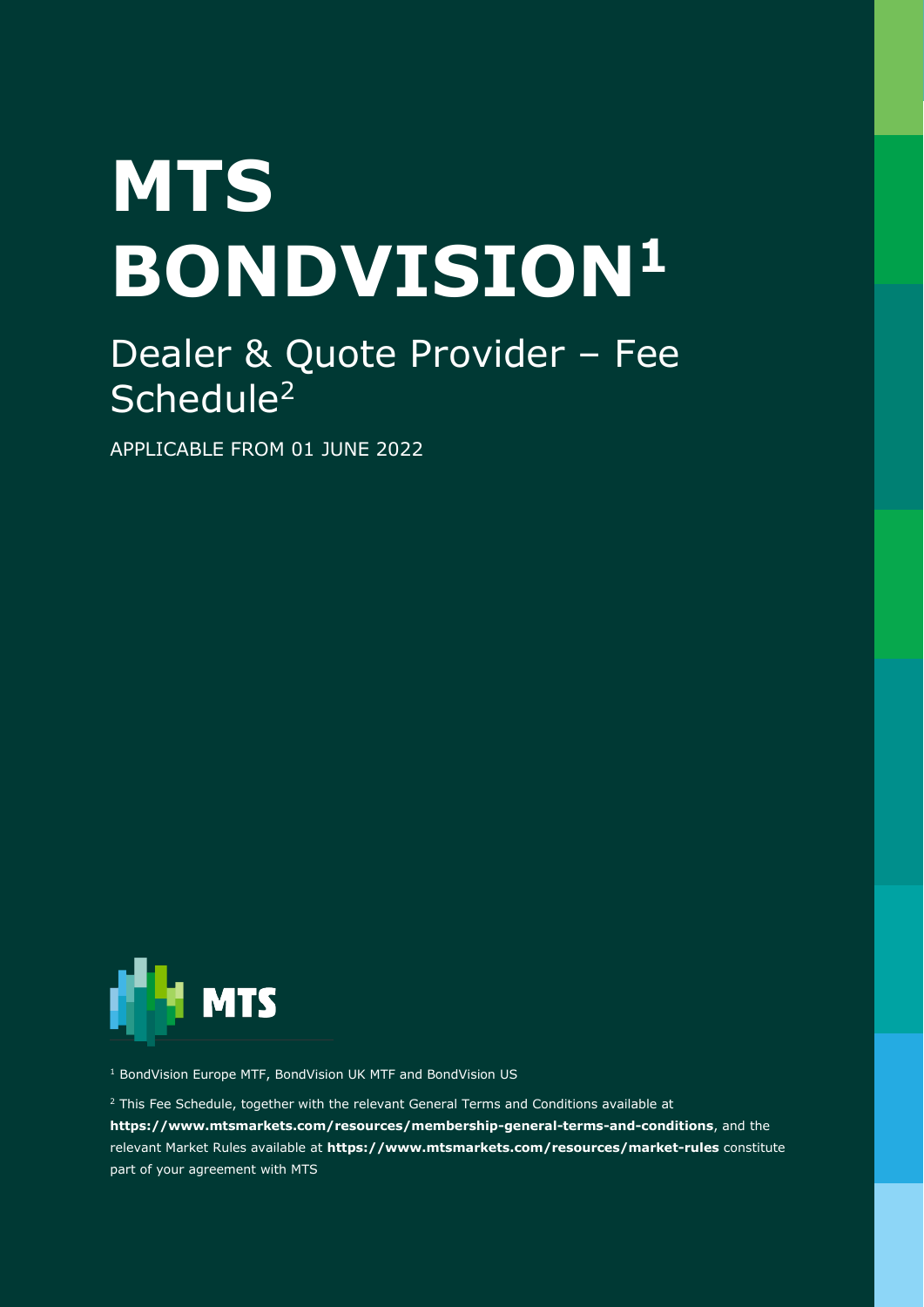Dealers have a choice of three fee packages. The packages are made up of differing levels of membership and transaction fee combinations and allow the dealers to choose the most appropriate package for their needs. A Dealer may choose only one package at any one time and may amend their chosen package up to twice per calendar year by giving 30 days' notice (notice shall be given via email to the following address: **[info@mtsmarkets.com](mailto:info@mtsmarkets.com)**) prior to the applicable commencement date, which must be either 01<sup>st</sup> April or 01<sup>st</sup> October in any given year. A Participant, who is a Quote Provider Only (i.e. has no access to the Cash Bond Segment), will only be able to select Package 1.

# **A. MEMBERSHIP FEES**

|                                                         | Monthly Membership Fee |           |           |  |
|---------------------------------------------------------|------------------------|-----------|-----------|--|
| Participant Profile <sup>3</sup>                        | Package 1              | Package 2 | Package 3 |  |
| Global Dealer, or<br>Global Dealer & Quote Provider     | €14,250                | €43,750   | €79,167*  |  |
| Regional Dealer, or<br>Regional Dealer & Quote Provider | €5,000                 | €12,500   | €20,833   |  |
| Quote Provider Only                                     | €0                     | N/A       | N/A       |  |

If either one company or a number of companies belonging to the same group (i.e. they are all controlled directly or indirectly by the same parent owning more than 50% of the share capital) joins BondVision in one or more of the following markets; BondVision Europe MTF, BondVision UK MTF or BondVision US, the Membership Fee will be payable only once. By default, the membership fee will be invoiced to the member of BondVision Europe MTF. If this is not correct, it should be specified when completing Annex A.

## \* Package 3 Global Discount

| Monthly Ranking <sup>4</sup> | <b>Discount</b> | <b>Effective Monthly Membership Fee</b> |
|------------------------------|-----------------|-----------------------------------------|
|                              | 30%             | €55,417                                 |
|                              | 20%             | €63,333                                 |
| 3                            | 10%             | €71,250                                 |

<sup>4</sup> Duration weighted volume, including all Government, SSA and Covered Bonds in the Cash Bond Segment



<sup>&</sup>lt;sup>3</sup> Full descriptions of the profiles can be found in the legend on page 6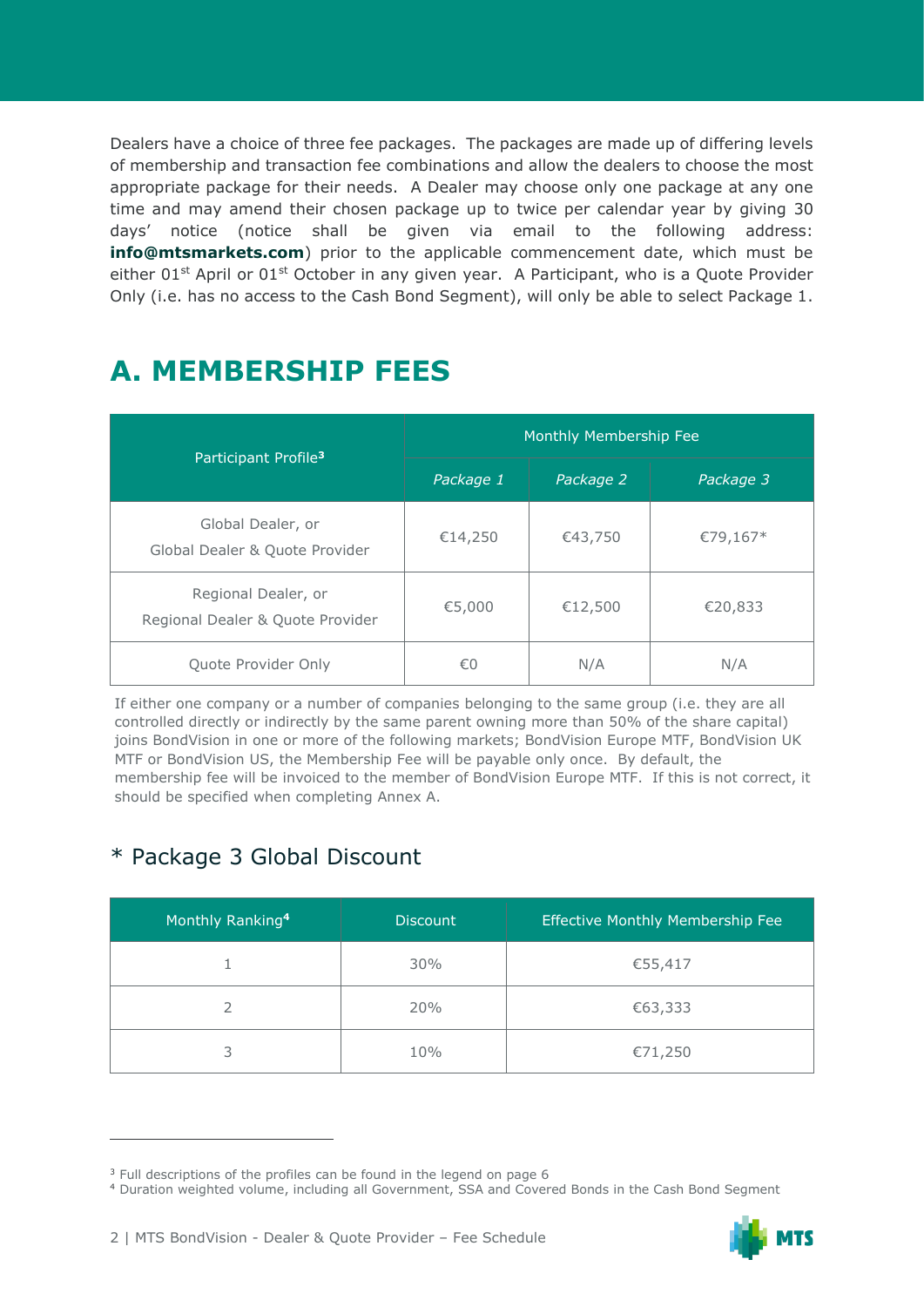# **TRANSACTION FEES**

# **1. Cash Bond Segment**

## 1.1 Products denominated in USD (\$)

#### **US Treasuries**

|                      | Cost per million traded |             |             |  |
|----------------------|-------------------------|-------------|-------------|--|
| Category             | Package 1               | Package 2   | Package 3   |  |
| T-Bills              | <b>FREE</b>             | <b>FREE</b> |             |  |
| $\epsilon$ = 5 Years | \$1.00                  | \$1.00      | <b>FREE</b> |  |
| > 5 Years            | \$1.50                  | \$1.50      |             |  |

#### **Sovereigns, Supranational and Agencies (SSAs)**

|                | Cost per million traded |           |             |  |
|----------------|-------------------------|-----------|-------------|--|
| Monthly Volume | Package 1               | Package 2 | Package 3   |  |
| $0 - 250m$     | \$5.00                  |           |             |  |
| $250m - 1bn$   | \$4.00                  | \$3.00    | <b>FREE</b> |  |
| Over 1bn       | \$3.00                  |           |             |  |

#### **Corporate Bonds**

|                | Cost per million traded |           |             |
|----------------|-------------------------|-----------|-------------|
| Monthly Volume | Package 1               | Package 2 | Package 3   |
| All            | \$10                    | \$10      | <b>FREE</b> |

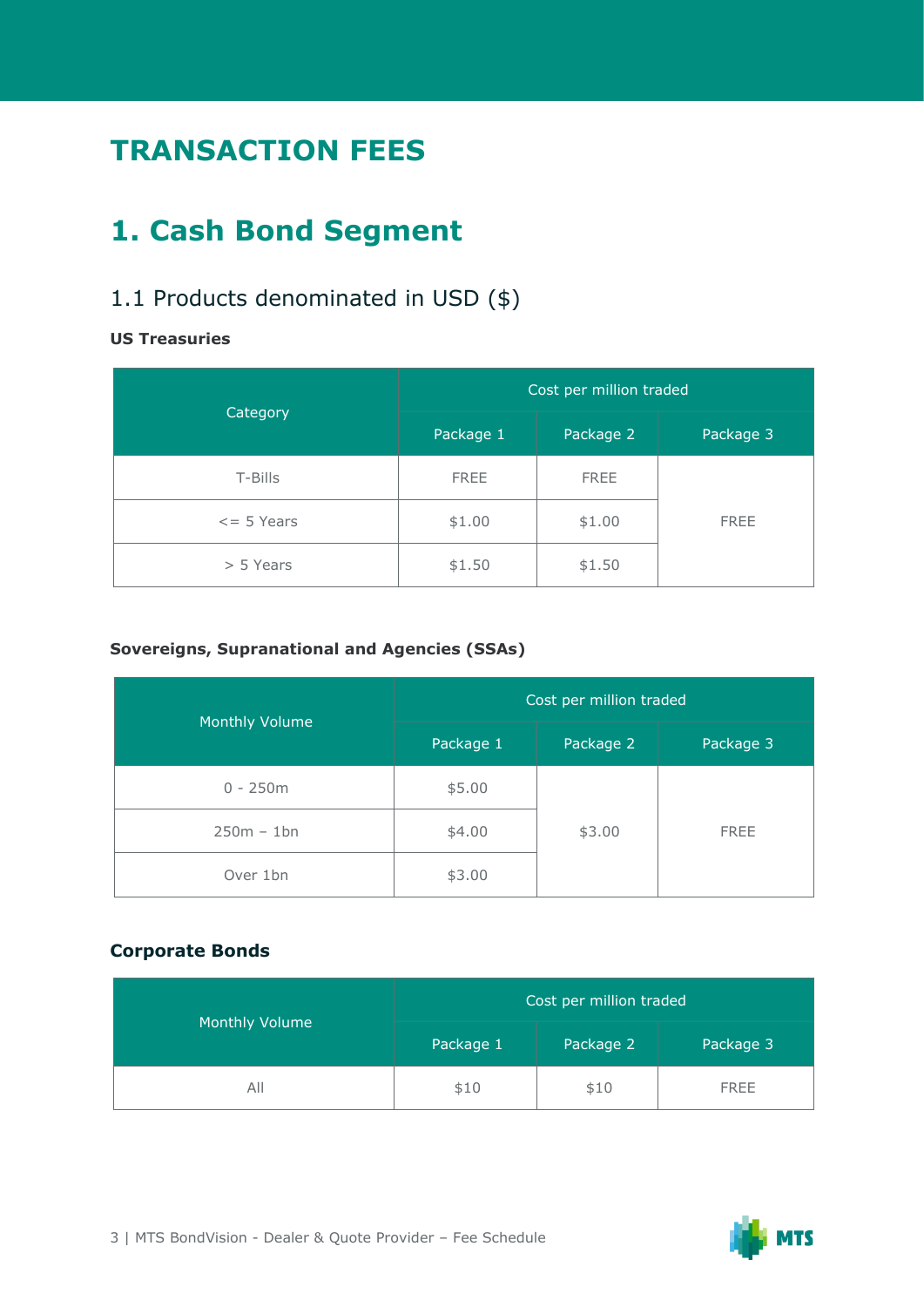## 1.2 All other denominations<sup>5</sup>

| Monthly     | Cost per million traded |  | Monthly   | Cost    |
|-------------|-------------------------|--|-----------|---------|
| Volume      | Package 1               |  | Volume    | Packago |
| $0 - 4bn$   | €10                     |  | $0 - 2bn$ | $\xi$ 4 |
| $4bn - 7bn$ | €5                      |  | Over 2bn  | €2.5    |
| Over 7bn    | €2.5                    |  |           |         |

| <b>Government Bonds &amp; Next Generation EU (NGEU) Bonds</b> |  |  |
|---------------------------------------------------------------|--|--|
|---------------------------------------------------------------|--|--|

| er million traded | Monthly   |           | Cost per million traded |
|-------------------|-----------|-----------|-------------------------|
| Package 1         | Volume    | Package 2 | Package 3               |
| €10               | $0 - 2bn$ | €4        |                         |
| €5                | Over 2bn  | €2.5      | <b>FREE</b>             |

#### **Covered Bonds and Sovereigns, Supranational and Agencies (SSAs)**

|                | Cost per million traded |           |             |
|----------------|-------------------------|-----------|-------------|
| Monthly Volume | Package 1               | Package 2 | Package 3   |
| $0 - 1$ bn     | €20                     | €10       | <b>FREE</b> |
| $1bn - 2bn$    | €15                     |           |             |
| Over 2bn       | €10                     |           |             |

#### **Corporate Bonds**

|                |                                     | Cost per million traded |             |  |
|----------------|-------------------------------------|-------------------------|-------------|--|
| Monthly Volume | Package 2<br>Package 1<br>Package 3 |                         |             |  |
| AII            | €10                                 | €10                     | <b>FREE</b> |  |



<sup>5</sup> All volumes are charged based on Euro-equivalent amounts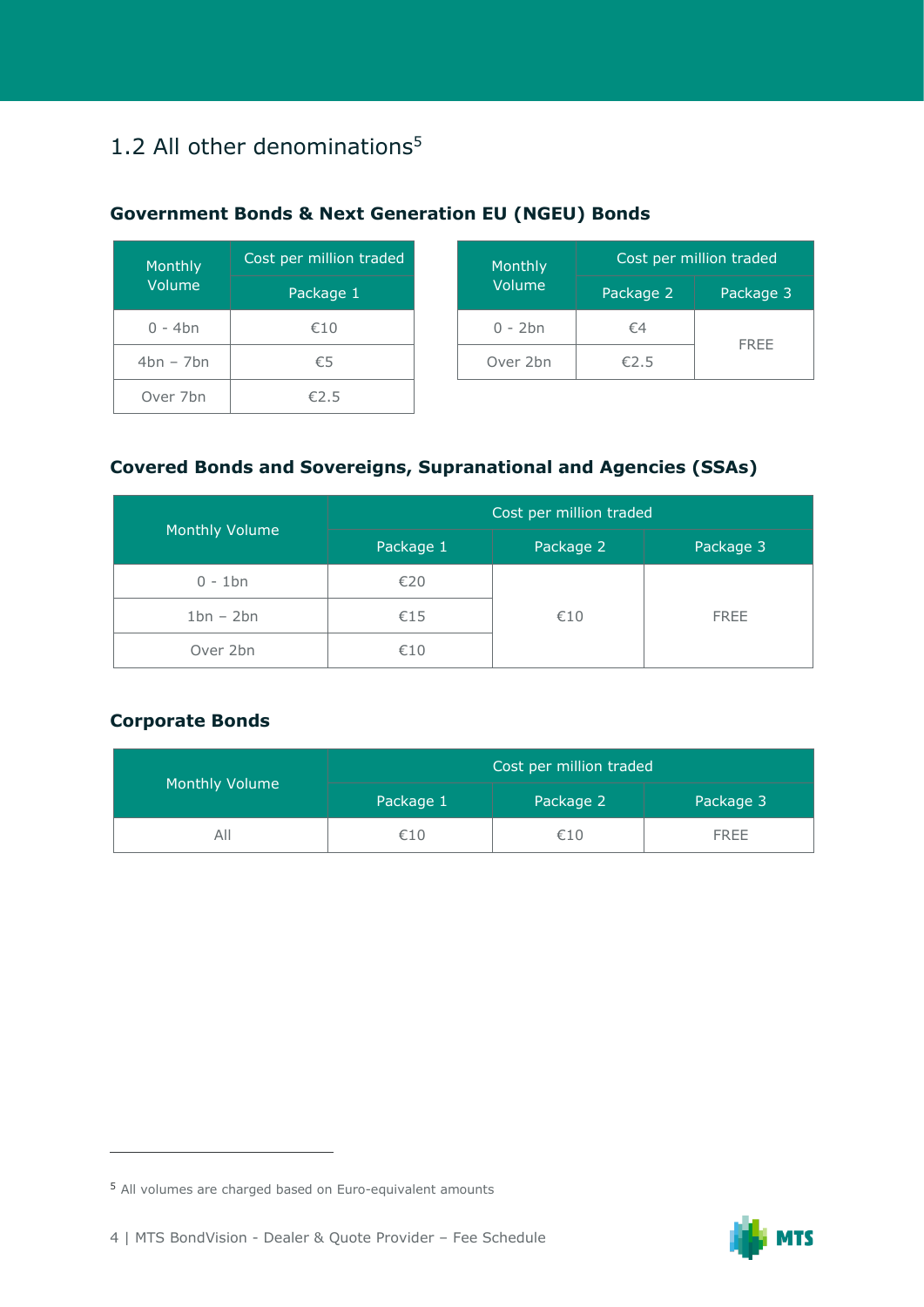# **2. Repo Segment<sup>6</sup>**

#### **RFCQ**

|                | Fee                                 |            |             |  |
|----------------|-------------------------------------|------------|-------------|--|
| Monthly Volume | Package 1<br>Package 2<br>Package 3 |            |             |  |
| All            | $0.25$ bps                          | $0.20$ bps | <b>FREE</b> |  |

Invoice Amount = Cash Value of Transaction<sup>7</sup> x Td<sup>8</sup> / 360 x Fee

#### **Trade Registration**

|                                | Cost per ticket |           |           |  |
|--------------------------------|-----------------|-----------|-----------|--|
| <b>Duration</b>                | Package 1       | Package 2 | Package 3 |  |
| $\leq$ = 2 weeks               | €50             | €50       | €50       |  |
| $>$ 2 weeks & $\lt$ = 3 months | €100            | €100      | €100      |  |
| $>3$ months                    | €150            | €150      | €150      |  |

#### **Settlement Processing Fee**

| <b>Description</b>         | Package 1 | Package 2 | Package 3 |
|----------------------------|-----------|-----------|-----------|
| Settlement Processing Fee* | €1.00     | €1.00     | €1.00     |

\* MTS charges for two messages per counterparty per trade (even in the event that the number of messages exceeds two).

**This fee will not apply where settlement is manual.**



<sup>6</sup> Excludes BondVision US

 $<sup>7</sup>$  Cash Value of transaction = Dirty price of security as at first leg settlement date, expressed as a percentage of</sup> par \* Nominal amount traded

 $8$  Td = duration of the repo, expressed in days (End date – Start date)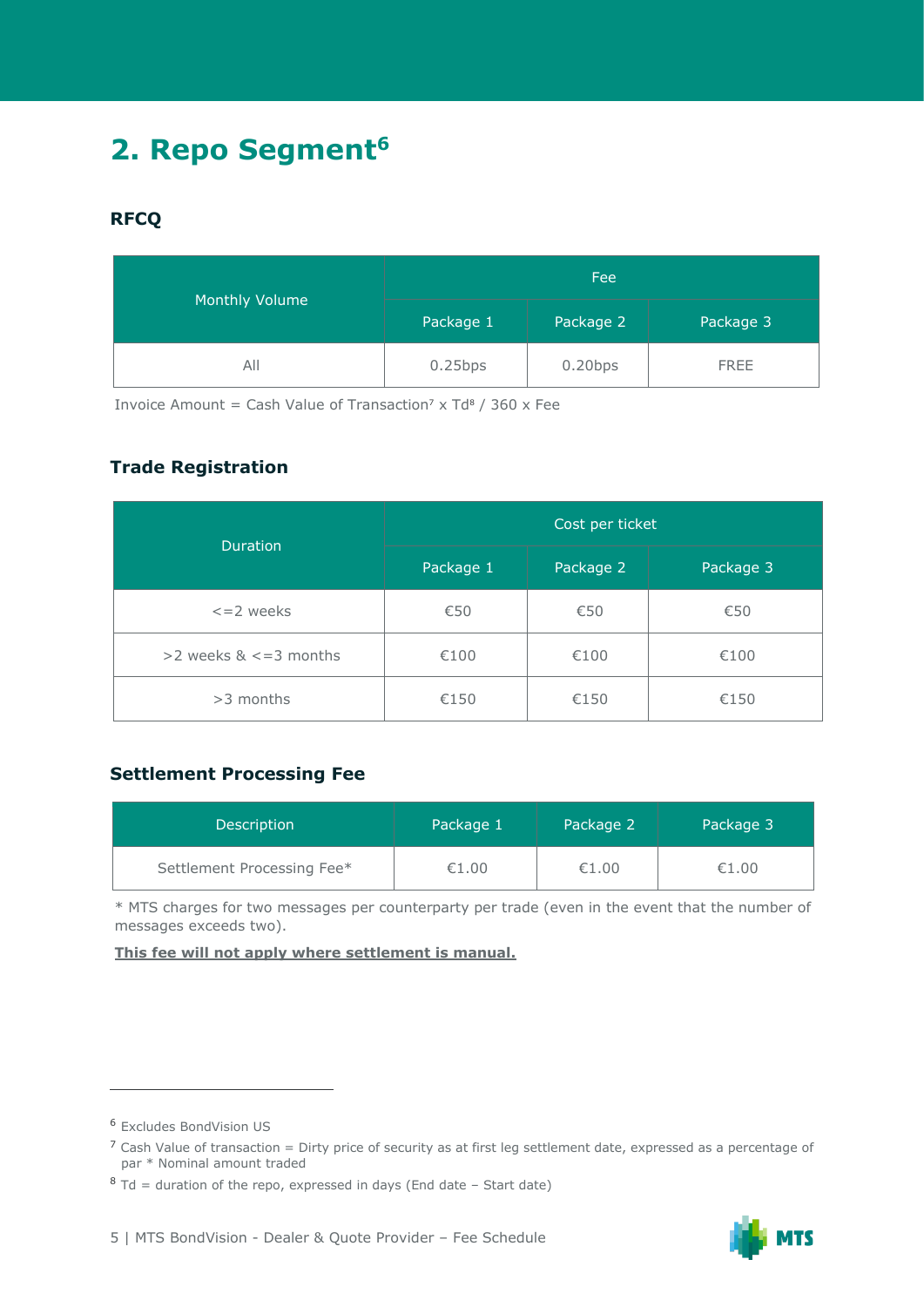## Legend - Profiles

Global Dealer: a Dealer that is permissioned to provide liquidity on all Government and Non-Government bonds listed on the Cash Segment, regardless of the country of issuance.

Regional Dealer: a Dealer that is permissioned to provide liquidity only on Government Bonds available on the Cash Segment issued by one country (with the exclusion of France & Italy) or a number of countries constituting a region for this purpose<sup>9</sup>. A Regional Participant may also provide liquidity on German government bonds and all Non-Government bonds available on the Cash Segment.

Quote Provider: a participant that is permissioned to trade on the Repo Segment through Orders and/or Quotes.

### Invoice Process

Membership fees will be invoiced by MTS SpA only. For transaction fees, separate invoices will be issued by MTS SpA, EuroMTS Limited and Euronext Market Services LLC, to the European, UK and US entities respectively. The exchange rate used for conversion of Euro denominated Fees into \$ and Dollar denominated Fees into € will be the mid-market rate at the end of the last business day of each month as published at **[www.oanda.com.](http://www.oanda.com/)** Invoices will be issued monthly.

## Terms

Fees are expressed in Euros and are payable monthly in arrears.

## **Contacts**

| Contact Name        | Contact Number  | Email Address                       |
|---------------------|-----------------|-------------------------------------|
| Eleonora De Angelis | +39 02 72426452 | eleonora.deangelis@borsaitaliana.it |

<sup>9</sup> For example; Nordic Region or Central Eastern Europe. France & Italy cannot be included in any Region.

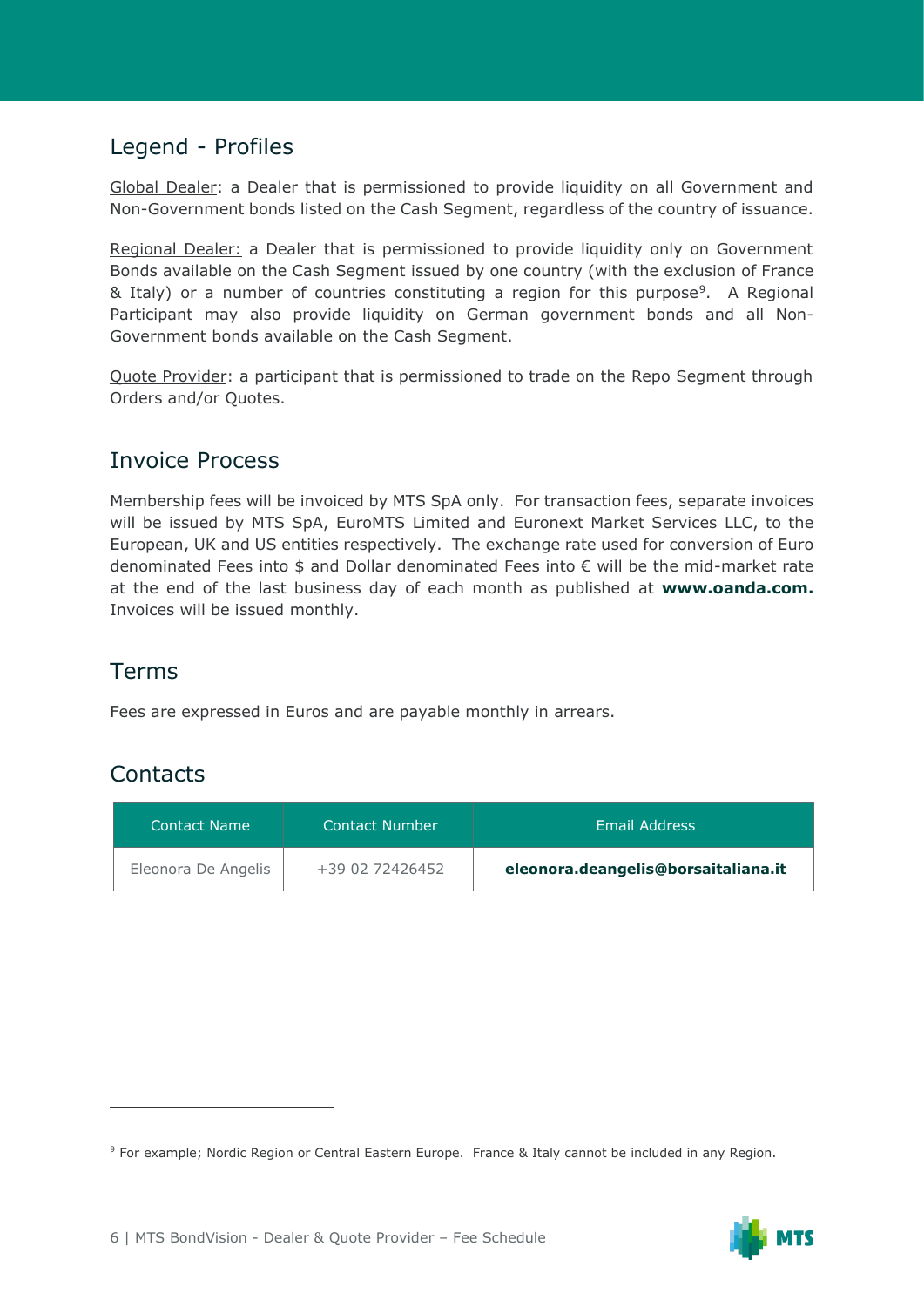# **ANNEX A**

This Annex is to be completed only if two or more companies, belonging to the same group, (i.e. they are all controlled directly or indirectly by the same parent entity owning more than 50% of the share capital) join BondVision in one or more of the following areas: Continental Europe / UK / US.

The undersigned entities:

| ᆠ      |  |  |  |
|--------|--|--|--|
| ∠      |  |  |  |
| ⊇<br>ر |  |  |  |

Each of them being a market participant of a BondVision Market hereby declares that;

 $\Box$  they belong to the same group of companies, being all directly or indirectly controlled by the same parent entity, owning more than 50% of their share capital; AND

that the BondVision Membership Fees as determined in the BondVision Market – Dealer & Quote Provider Schedules of Fees, as applicable from time to time, shall be charged

| $\Box$ to the following company only: |  |
|---------------------------------------|--|
| OR                                    |  |

 $\Box$  charged pro-quota to each of the above-mentioned companies;

| Sincerely,             |               |            |
|------------------------|---------------|------------|
| Date:                  |               |            |
| Signed by:             | Signed by:    | Signed by: |
| Company name:<br>name: | Company name: | Company    |